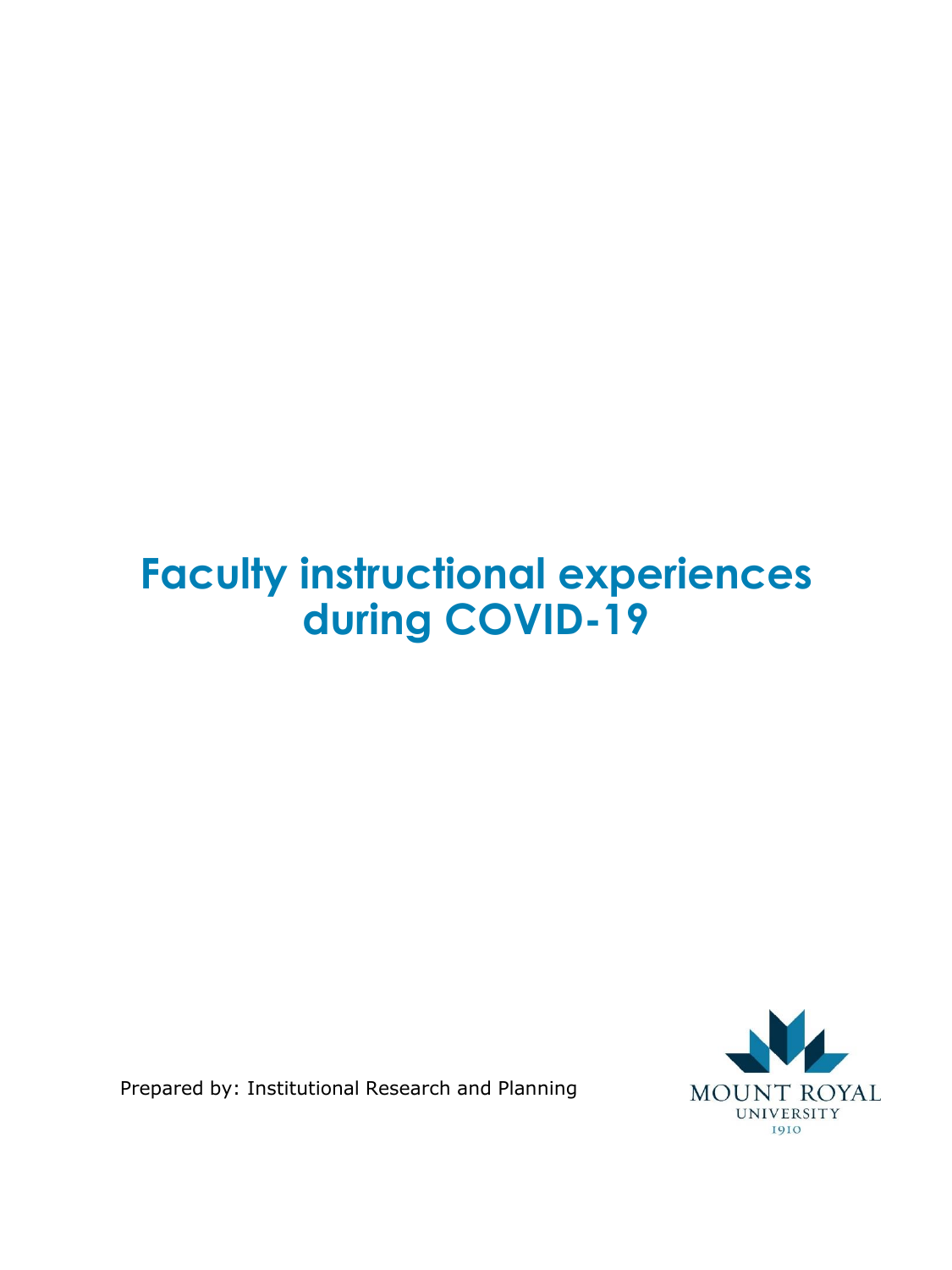# **Overview**

A subset of questions in the Employee COVID Impact Survey asked faculty about their instructional experiences while teaching remotely. Instructional questions were automatically displayed for respondents whose primary employee role was 'Faculty' in Banner.

Excluding individuals on long-term unpaid leave, all faculty were invited to participate in the survey from November 13 to November 20. Respondents were asked if they had taught at least one course in Winter, Spring, Summer and/or Fall 2020 before being branched to the instructional questions. Faculty who had not taught in these terms were taken to another section of the survey. Of the 774 faculty invited to take the survey, 321 answered the instructional questions (41%).

## **Less than one in ten faculty said they had not taught in Winter, Spring, Summer and/or Fall 2020.**

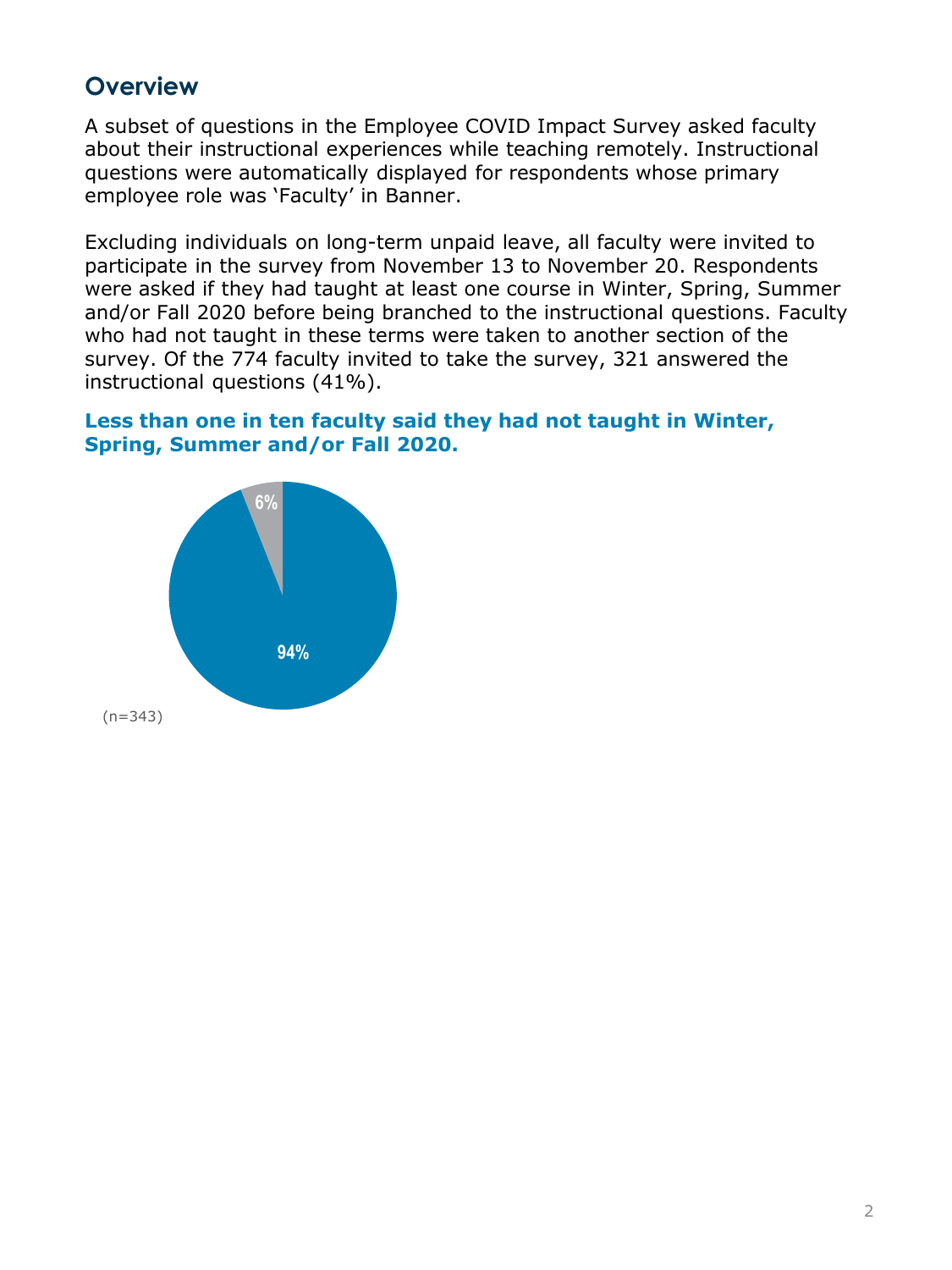## **Slightly less than one in two faculty said they were satisfied with the support they had received from MRU to prepare their classes for remote learning.**

Institutionally, 47% of faculty said they were satisfied with the support they had received from MRU to prepare their classes for remote learning, including technical support and training. A similar percentage of faculty said they were dissatisfied with the support they had received (27%) or had a neutral opinion (26%).

#### **Faculty in Teaching and Learning were on average more satisfied with the support they had received than other faculty members, with 57% who said they were satisfied with the support they had received.**



Very satisfied/satisfied = Neutral = Very dissatisfied/dissatisfied Mean

\*Responses from the Library and Wellness Services were combined due to small sample sizes. Still, the combined sample size is very small, making it more challenging to identify significant differences in results between these respondents and instructors from other areas.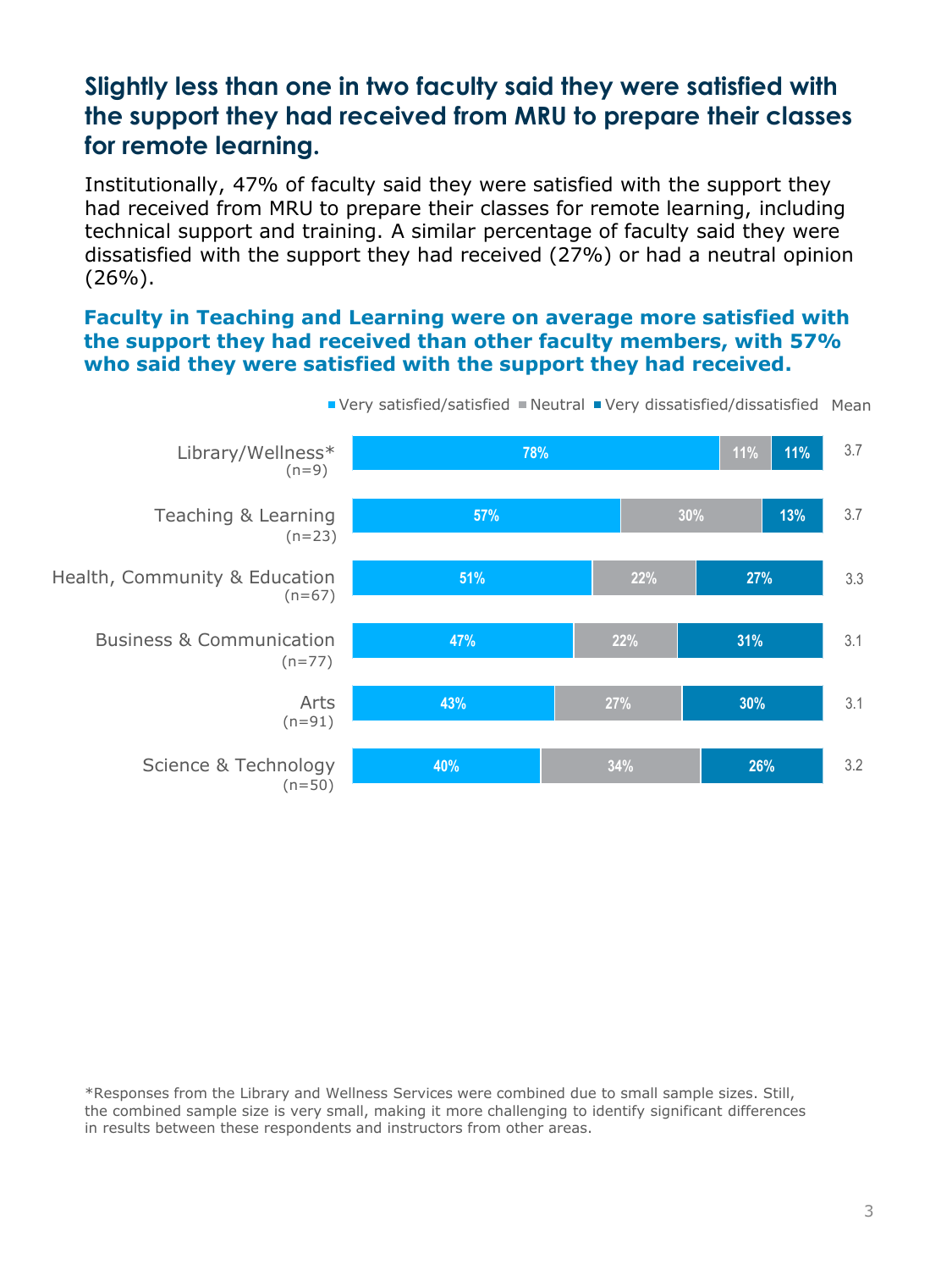## **Three in four faculty said they found it challenging to foster relationships with their students when teaching remotely.**

Overall, the areas faculty experienced the most challenges when teaching remotely was in fostering relationships with their students (78%), translating lessons or activities to the remote environment (73%), and finding adequate digital replacements for face-to-face learning and collaborative activities (72%).

Compared to faculty outside of their respective area, instructors in Science and Technology were more likely to say administering exams in a remote environment was challenging (90% vs. 62%), and Arts instructors were more likely to say that facilitating course discussions on discussion boards or during live sessions was challenging when teaching remotely (75% vs. 63%).

## **Faculty found it was more challenging to help their students become comfortable with using the technologies and applications needed for remote learning than it was to learn these technologies themselves.**



(n≈317)

\*In the student survey, Science and Technology students were less comfortable than other students with taking proctored exams online (see student report page 8).